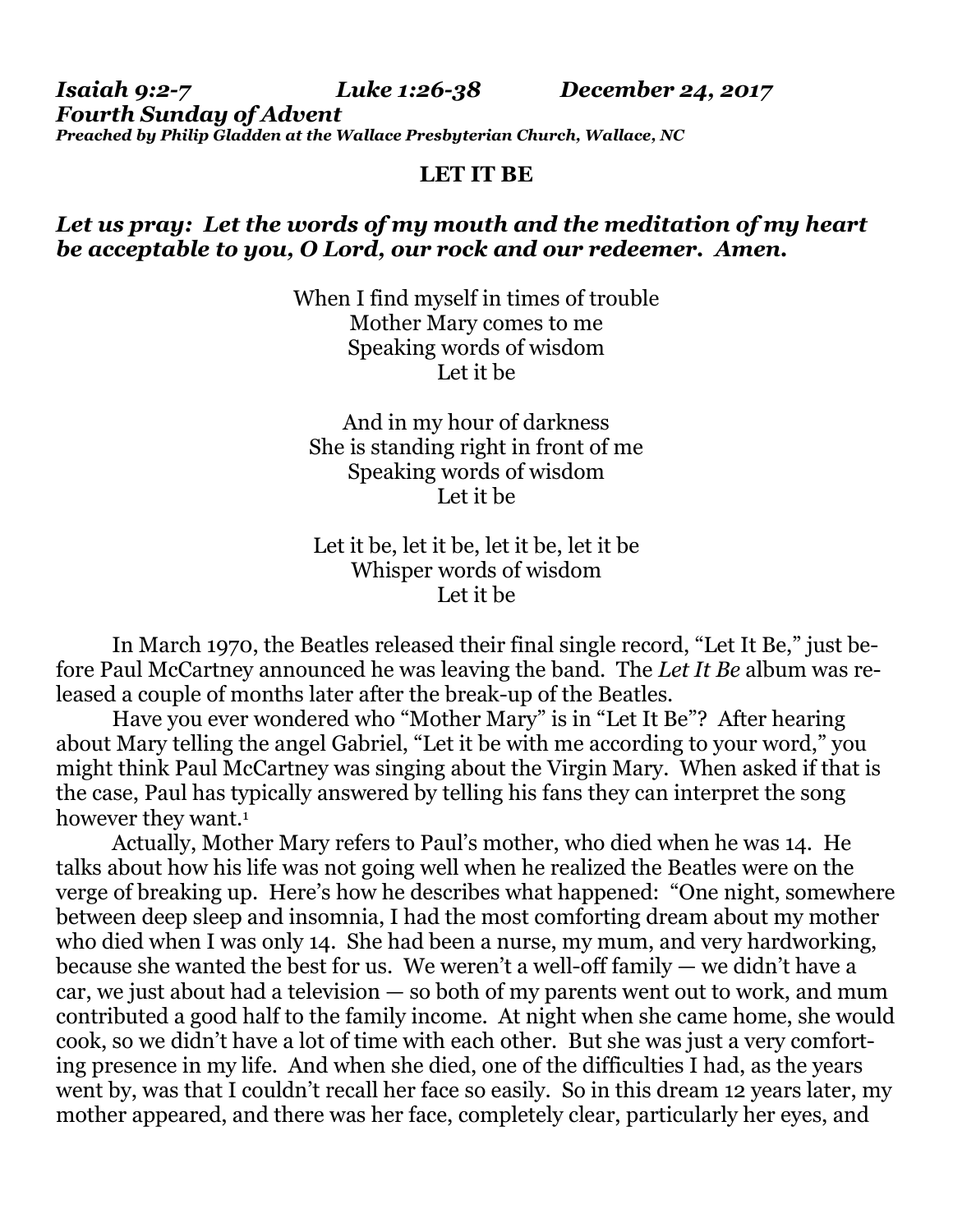she said to me very gently, very reassuringly, 'Let it be.' It was lovely. I woke up with a great feeling. It was really like she had visited me at this very difficult point in my life and gave me this message. Be gentle, don't fight things, just try and go with the flow and it all will work out."<sup>2</sup>

We Protestants typically don't pay much attention to Mother Mary, except at this time of year. Then we dress her in a light blue robe with a white shawl over her head. We picture her as quiet and assuming. But she must have been one tough woman before, during, and after her pregnancy. In light of today's gospel reading, what words of wisdom does Mother Mary speak to us on this fourth Sunday of Advent on Christmas Eve?

My article that appeared in Wednesday's *Duplin Times* originally came to mind as part of today's sermon. If you read the article on Wednesday, bear with me. Ten days ago Dr. Joell blessed us with her rendition of "Mary, Did You Know?" accompanied by Vera on the piano. I don't remember hearing that song before I moved to Wallace almost twenty years ago, but it has become one of my favorite Christmas songs. Perhaps you already know that Wallace's own Michael English originally recorded the song on his debut album in 1991.

Some critics complain that, of course, Mary knew what she was getting into, so why write a song asking that question? However, it's worth thinking about what Mary did and didn't know when the angel Gabriel delivered his unsettling message. The song asks, "Mary, did you know that your baby boy will one day walk on water, save our sons and daughters, soon deliver you, give sight to a blind man, calm a storm with his hand? Mary, did you know that your baby boy is Lord of all creation, will one day rule the nations, is heaven's perfect Lamb?"

Maybe Mary didn't know all of that about her baby boy, either when the angel announced what was going to happen or when she delivered her first-born child. However, as Jesus grew, and especially as he began his ministry, Mary must have come to know that what Jesus said and did, who he was and how he lived, would bring him into conflict with the powers-that-be. But could she have known it would lead to his death on a cross? Let's return to when Mary first heard the angel's announcement. We can imagine what Mary did know at that moment. She knew if she said yes, she was opening herself to gossip and dirty looks and scorn in her town. She knew her life would never be the same. She knew she would have to have a very difficult conversation with her parents and Joseph, her fiancé. She knew she risked her honor, not to mention her life. Mary already knew a lot that day as she considered how to answer the angel's announcement of what God was doing in her life. But, despite what Mary probably already knew that day, and what she might not have known for another thirty years, Mary said yes to God. She said yes to God, because Mary also knew God is faithful to his promises. Mary knew what God had done for his people in the past. Mary knew she could trust God for her future. Mother Mary said, "Let it be."

"Let it be . . ." Depending on your tone of voice, attitude, and body language, that could be nothing more than throwing in the towel. After all, what can you do? Really, what was Mary supposed to do when the angel of the Lord appeared to her and gave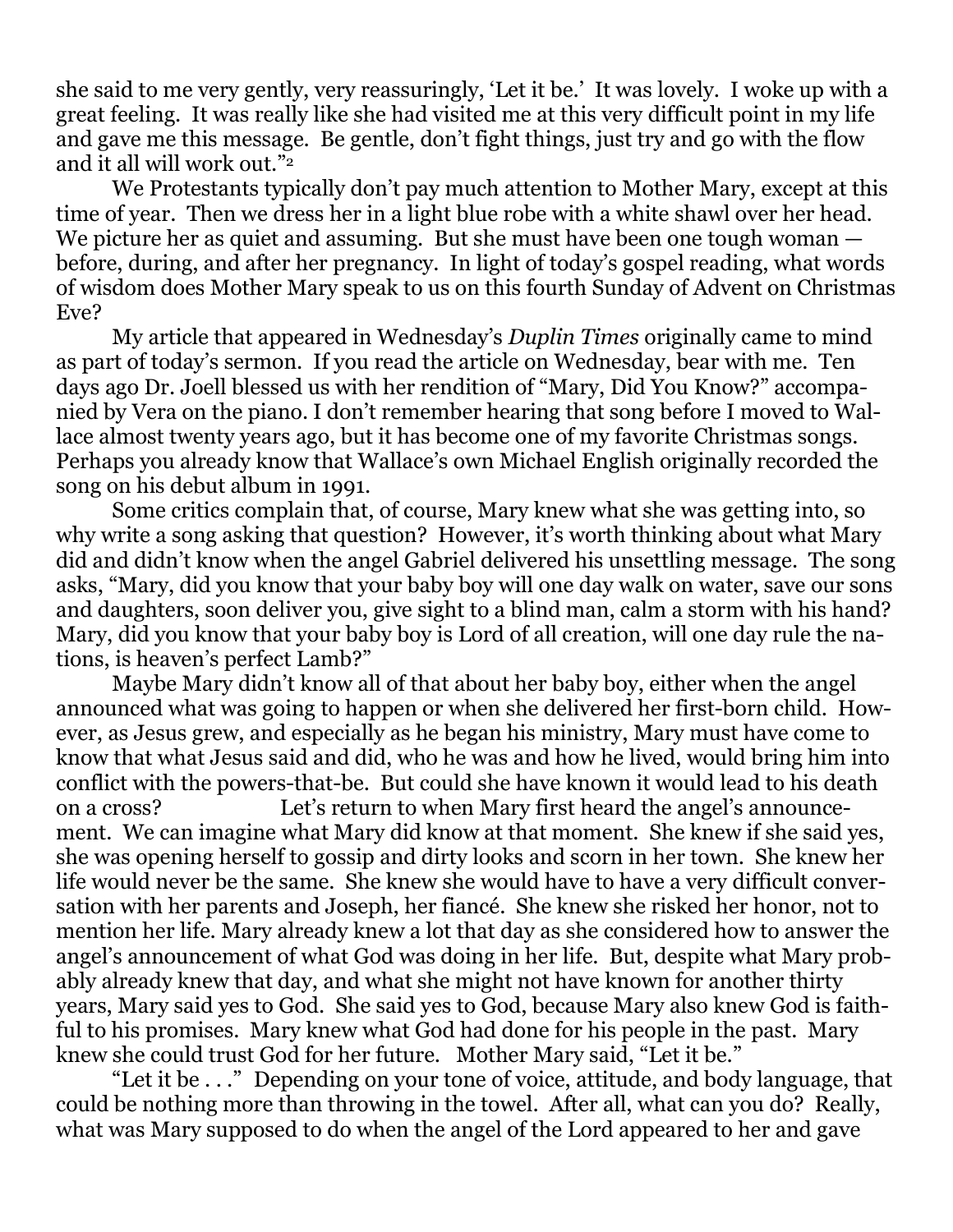her the perplexing news that she was going to have a baby , when all of the circumstances of her life were wrong for such a greeting? But we can also hear Mother Mary speaking words of wisdom when she says "Let it be" when all of the circumstances of her life were wrong for such news — at least from this world's point of view.

At the risk of going all "Greek geeky" on you this morning, let me share with you the grammar of "Let it be." Those three English words are expressed in one Greek word that is written in what is called the "optative mood." There are fewer than 70 instances of the optative mood in the New Testament, and almost half of them express a negative thought, something like, "May it never happen!"

Mary's "Let it be" is an example of what is called the "voluntative optative." Right there you get a clue to the significance of Mary's willing response to Gabriel's unexpected and perplexing greeting and news about her potential pregnancy. The optative mood typically expresses a wish or a prayer, but not really with any sense of uncertainty or doubt on the part of the person doing the wishing or praying.

I found something very interesting about the development of the "voluntative optative" in one of my Greek grammars: "it is largely a carry-over from [ancient Greek] even though its meaning has changed . . . due to *a change in theological perspective*. Prayers offered to the semi-gods of ancient Athens could expect to be haggled over, rebuffed, and left unanswered. But the God of the NT was bigger than that. The prayers offered to him depend on his sovereignty and goodness. Thus, although the *form* of much prayer language in the NT has the tinge of remote possibility, when it is offered to the God who raised Jesus Christ from the dead, its *meaning* often moves into the realm of expectation. If uncertainty is part of the package, it is not due to questions of God's ability, but simply to the petitioner's humility before the transcendent one." 3

Mother Mary's words of wisdom, "Let it be," call us to consider what we think about how God works in our lives and in our world today. I don't know if any of us has ever received news as unsettling and perplexing as the news Gabriel announced to Mary. But, since God is true to himself and to his ways, we shouldn't be surprised if and when God confronts us with unsettling and perplexing challenges and callings and opportunities. The question is, how will we answer? Will we ignore God's call in our lives, or will we respond with our own version of "Let it be"?

In March 2016, Ann Weems died in St. Louis, MO. She was a Presbyterian elder who published seven books of poems meant to be used in worship and personal devotions. At Christmas a number of years ago, my mom gave me and Nancy a copy of one of Ann Weems' best known books, *Kneeling in Bethlehem*. I find myself pulling that book off my shelf every Advent and re-reading some of her poems about Advent and Christmas.

The first poem in the section called "The Birth" is "Mary, Nazareth Girl." It reads like this: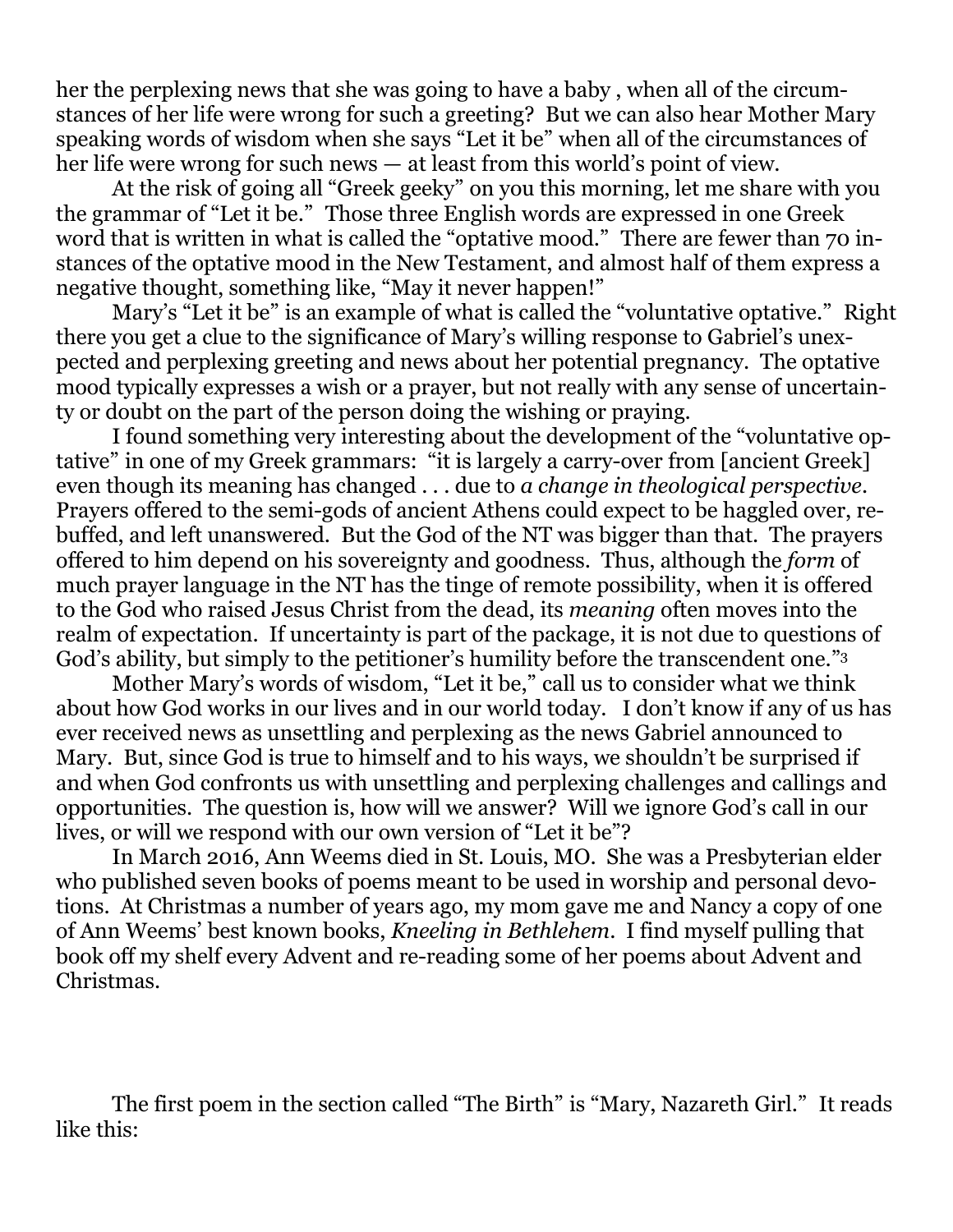Mary,

Nazareth girl: What did you know of ethereal beings with messages from God? What did you know of men when you found yourself with child? What did you know of babies, you, barely out of childhood yourself? God-chosen girl: What did you know of God that brought you to this stable blessed among women? Could it be that you had been ready waiting listening for the footsteps of an angel? Could it be there are messages for us if we have the faith to listen?<sup>4</sup>

Mary's words of wisdom to us on this fourth Sunday of Advent, on Christmas Eve, are "Let it be . . ." Not "Let it be, whatever may be may be," but "Let it be to me according to you word." Mary's words of wisdom to us, "Let it be," encourage us to surrender to God's call in our lives, even when the circumstances of our lives and of God's call don't seem to be particularly promising. Mary's words of wisdom to us, "Let it be," are an affirmation of faith we can share. As Ann Weems asks, "Could it be there are messages for us if we have the faith to listen?"

As I worked on this sermon I read an interesting article called "The Pause Before Yes." At the end of the article, Debie Thomas reflects on what happened after the angel Gabriel departed from Mary. She writes, "It's the moment when the prayer ends, the vision recedes, the certainty wavers. It's the moment after the 'yes,' the moment when the mountaintop experience fades into memory, and life in the valley begins. How different Mary's experience might have been if Gabriel had stuck around to erase her doubts and silence her critics. But no, he departed, leaving the ongoing work of discernment and discipleship to Mary alone. Her 'yes' didn't signal the end of mystery. Mystery had only begun." Debie Thomas refers to the song "Mary, Did You Know?" and comments, "We have no way of knowing what Mary knew. My guess is that like us, she knew just enough to get started." 5

Words of wisdom for this Advent/Christmas season, and for every day — "Let it be . . . Let it be to me according to your Word." Let us listen for God's messages to us. Even if we only know enough to get started on whatever it is God is calling us to do, may we find the strength and courage and assurance to speak our own words of wisdom, "Let it be . . ."